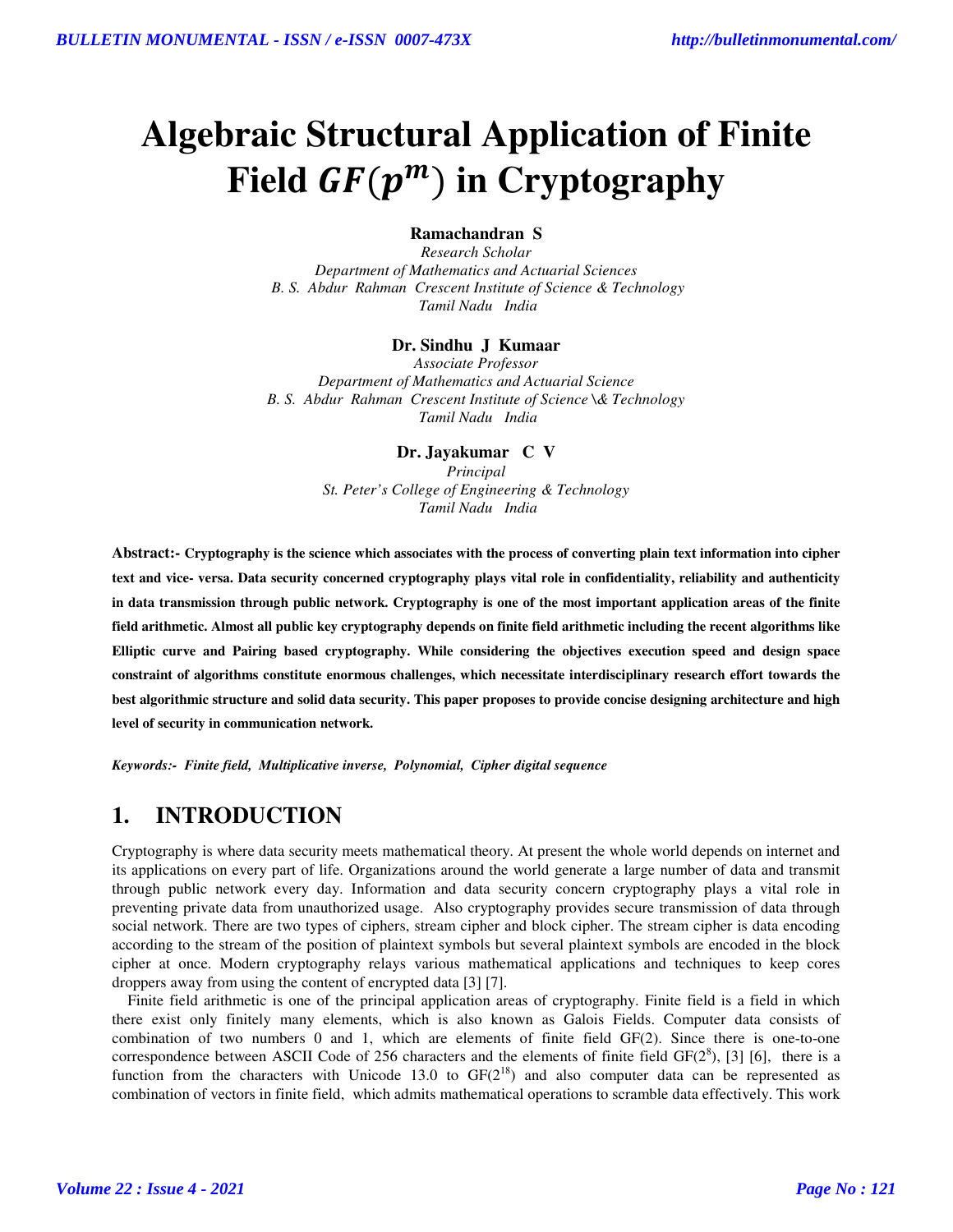provides **concise** cryptosystem based on the algebraic structure of general finite field GF(p<sup>m</sup>) with the combination of both types of ciphers.

### **2. ALGEBRAIC STRUCTURE 0F FINITE FIELD**

Finite field has several interesting structures in various directions. We here present few of them. If  $p$  is a prime and the set  $Z_p = \{0, 1, 2, 3, \dots, n - 1\}$  then  $(Z_p, +p^*p)$  is a finite field of order p, If the set  $Z_p(x)$  is the ring of polynomials over  $Z_p$  and  $a(x)$  is an  $n^{th}$  degree irreducible polynomial over  $Z_p$  then  $F = \frac{Z_p(x)}{A_p}$  $\sqrt{2}a(x)$  > is a

finite quotient field. The field F has  $p^n$  elements, each of the form  $a_k x^k + a_{k-1} x^{k-1} + ... + a_1 x + a_0$  where  $k < n$  and  $a_0, a_1, \ldots, a_k$  are elements in  $Z_p$ . Galois field  $GF(p^m)$  is the set of all roots of the *polynomial*  $g(x) = x^{p^m} - x$  and the roots are 0, 1,  $\omega^1$ ,  $\omega^2$ , ...,  $\omega^{p^m-2}$  where  $\omega^{p^m-1} = 1$ . Clearly

$$
GF(p^m) \approx \frac{Z_p(x)}{Z_f(x)} > \approx \underbrace{Z_p \oplus Z_p \oplus \dots \oplus Z_p}_{m \text{ times}} \tag{1}
$$

With the correspondence  $x^{l} \to [a_{m-1}x^{m-1} + a_{m-2}x^{m-2} + \cdots + a_{l}x^{l} + \cdots + a_{1}x + a_{0}] \to (a_{m-1}, a_{m-2}, \dots, a_{l}, a_{m-l})$ ...,  $a_1$ ,  $a_0$ ), where  $a_i \in Z_p$  and  $f(x)$  is an  $m^{th}$  degree irreducible polynomial over  $Z_p$ . [5], [6].

For example if  $Z_2 = \{0,1\}$ , then roots of the polynomial  $h(x) = x^{2^3} - x$  are elements in the finite field  $GF(2^3) = \{ 0, 1, \omega^1, \omega^2, \omega^3, \omega^4, \omega^5, \omega^6 \}.$  By considering an irreducible polynomial  $q(x) = x^3 + x + 1$  over  $Z_2$ we have  $GF(2^3) \approx \frac{Z_2(x)}{x}$  $\sqrt{2}$   $\leq q(x) > \infty$   $Z_2 \oplus Z_2$ . Representation of elements in isomorphic sets

 $GF(2^3)$ ,  $Z_2(x)$  $\sqrt{q(x)}$  > and  $Z_2 \oplus Z_2 \oplus Z_2$  are as in the table (1).

| Elements              |                                                                 |                                         |                      |
|-----------------------|-----------------------------------------------------------------|-----------------------------------------|----------------------|
| $GF(2^3)$             | $\left. \frac{\overline{Z_2(x)}}{Z_2(x)} \right  < q(x) >$      | $Z_2 \oplus Z_2 \oplus Z_2$<br>(Binary) | Regular<br>(Digital) |
|                       | $(\omega^3 + \omega + 1 = 0 \Rightarrow \omega^3 = \omega + 1)$ |                                         |                      |
| $\Omega$              | $0\omega^2 + 0\omega + 0$                                       | (000)                                   | 0                    |
|                       | $0\omega^2 + 0\omega + 1$                                       | (001)                                   |                      |
| $\varpi^1$            | $0\omega^2 + 1\omega + 0$                                       | (010)                                   | 2                    |
| $\overline{\omega^2}$ | $1\omega^2 + 0\omega + 0$                                       | (100)                                   | $\overline{4}$       |
| $\omega^3$            | $0\omega^2 + 1\omega + 1$                                       | (011)                                   | 3                    |
| $\overline{\omega}^4$ | $1\omega^2 + 1\omega + 0$                                       | (110)                                   | 6                    |
| $\overline{\omega}^5$ | $1\omega^2 + 1\omega + 1$                                       | (111)                                   | 7                    |
| $\varpi^6$            | $1\omega^2 + 0\omega + 1$                                       | (101)                                   | 5                    |

**Table 1.** Representation of elements

By considering  $8^{th}$  degree irreducible polynomial over  $Z_2$ , a unique element in  $GF(2^8)$  can be identified for each ASCII code of 256 characters and its 8 bits binary representation. This one -to - one correspondence allows mathematical operations to scramble binary data effectively.

# **3. MULTIPLICATIVE INVERSE**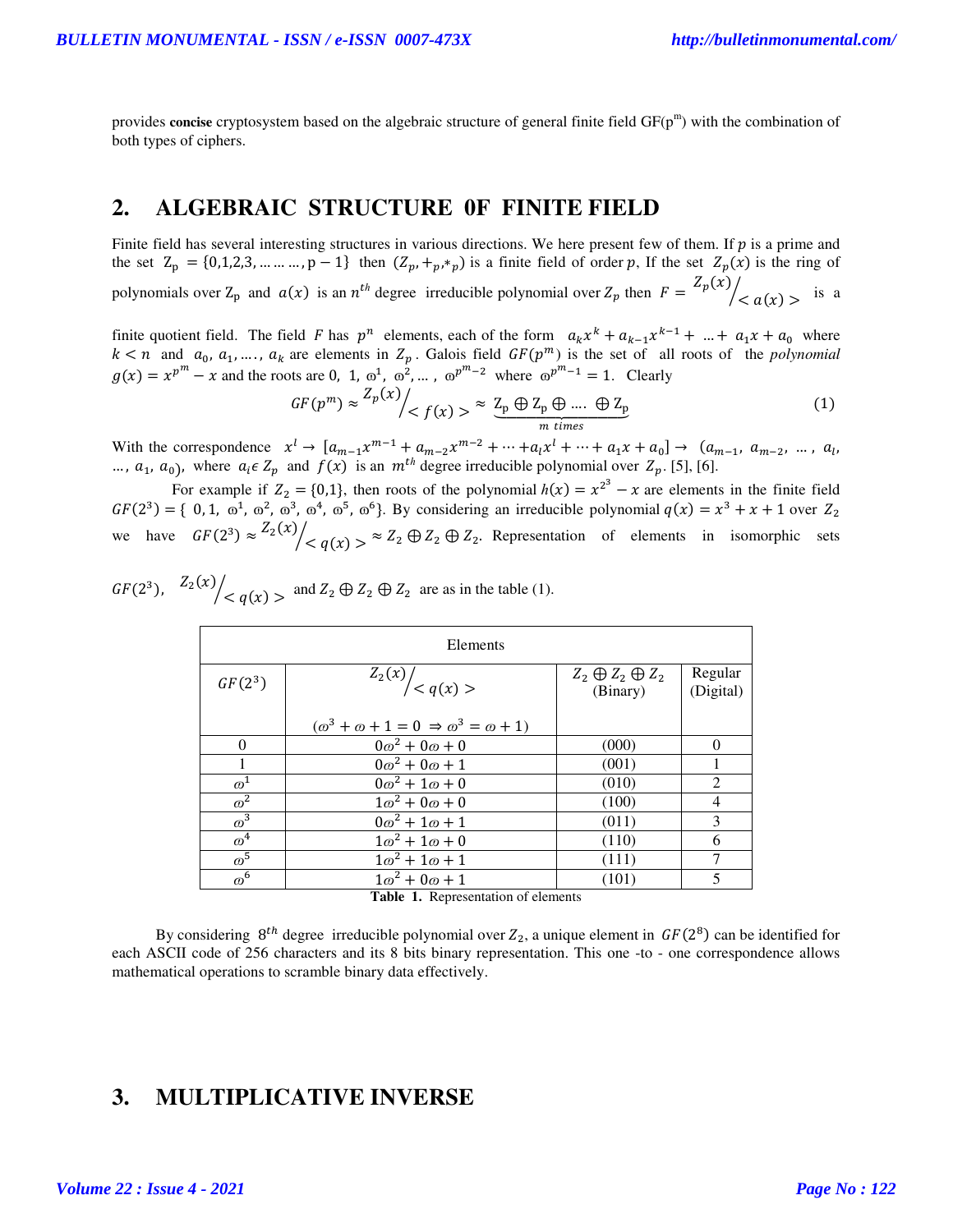Proposed cryptosystem strongly depend on the concept of irreducible polynomial and multiplicative inverse of polynomials. There are two method for finding multiplicative inverse, namely Extended Euclidian Algorithm (EEA) and Arithmetic method. Since EEA fails to find multiplicative inverse of all non zero polynomials arithmetic method is used to obtain multiplicative inverse of polynomial and the following theorem is used to construct irreducible polynomial in this work.

*Theorem 1.* If  $p = 3 \pmod{4}$  is a prime and  $p + 1 = 2^{\gamma}$ , with s odd then for any integer  $k \ge 1$ , the polynomial  $x^{2^k} - 2ax^{2^{k-1}} - 1$  is irreducible polynomial over  $F_p$ , and hence irreducible over  $F_p^m$ . For any odd integer *m* where  $a = a_{\gamma}$  is recursively obtained as follows (i)  $a_1 = 0$  (ii) set  $a_j = \left(\frac{a_{j-1}+1}{2}\right)(p+1)/4$ , for j from 2 to  $\gamma$  – 1 and (iii)  $a_{\gamma} = \left(\frac{a_{\gamma-1}-1}{2}\right)(p+1)/4$ .

### **4. PROPOSED WORK**

The work Algebraic structural cryptosystem is a symmetric key cryptography, which enables almost all type of computer data. The work as follows, suppose that  $uvwxyz$  … …, is the data to encrypt and corresponding binary string is 011101010111011001110111..... We first split binary string as a sequence  $\{a_n\}$  of sub binary strings, each  $a_n$  of size M bits. Digital value of each substring  $a_n$  ranges from 0 to  $2^M - 1$ . Let p be a prime such that  $p > 2^M - 1$  and let k be the number of bits in the binary representation of p. Then we form the digital sequence  $\{b_n\}$  according to the digital value of each element in the sequence  $\{a_n\}$  of sub binary strings, split digital sequence  $\{b_n\}$  into sequence  $\{c_n\}$  of digital sub string such that  $c_n$  of size m, then convert each  $c_n = (c_{n_1}, c_{n_2}, ..., c_{n_m})$  as a polynomial  $c_n(x) = c_{n_1} x^{m-1} + c_{n_2} x^{m-2} ... + c_{n_m}$  and then we construct the sequence of polynomials  $\{c_n(x)\}$  each of degree  $m - 1$ .

By considering  $m^{th}$  degree irreducible polynomial  $a(x) = x^m + a_{m-1}x^{m-1} + a_{m-2}x^{m-2} + a_2x^2 +$  $a_1x + a_0$  over  $GF(p)$ , we form the sequence  $\{d_n(x)\}\$  of multiplicative inverse of polynomials in the sequence  $\{c_n(x)\}$  such that  $d_n(x) = \begin{cases} 0 & \text{if } c_n(x) = 0 \\ d_n(x) c_n(x) & \text{if } c_n(x) \neq 0 \end{cases}$  $d_n(x)c_n(x) = 1 \mod a(x)$  if  $c_n(x) \neq 0$  over the field  $GF(p)$ . Suppose that  $d_n(x) = d_{n_1} x^{m-1} + d_{n_2} x^{m-2} ... + d_{n_m}$ , we form cipher digital sequence  $\{d_n\}$  where  $d_n = (d_{n_1}, d_{n_2}, ..., d_{n_m})$ , also called vector representation in  $Z_p \oplus Z_p \oplus ... \oplus Z_p$ . We now express each component  $d_{n_i}$ , of  $d_n$  in the sequence  $\{d_n\}$  into k bits binary expression and thus form cipher binary string. We finally split cipher binary string into sequence  $\{s_n\}$  of sub cipher binary strings each  $s_n$  of size 6 bits. By using radix-64 representation we translate each sub  $s_n$  which results the required encrypted data (cipher text) for given data (plain text). Decryption process is in reverse order since the polynomial of degree less than  $m$  is a unique element in  $GF(p^m)$ . Symmetric key of this cryptosystem are irreducible polynomial  $a(x)$  and prime p.

This work allows to encrypt the plain text file with minimum of  $N$  characters, where  $N$  is the multiple of  $L$ and the value of  $L$  and  $L$  is obtained by the equation

$$
L = \frac{lcm(M,m,n)}{n} \tag{2}
$$

M is size each element in sequence  $\{a_n\}$  of sub binary string, m is degree of irreducible polynomial  $a(x)$  and n is number of bits in the representation of character. If given data do not meet the constraint of minimum number of characters, we add space character in minimum number at the end of data for requirement. [3] [5].

# **5. PROPOSED ALGORITHM**

- 1) Plain text  $uvwxyz$  …. and its binary string  $01110101...$
- 2) Split into sub strings, each of size  $M$
- 3) Choose prime  $p > 2^M 1$ (symmetric key)
- 4) Form sequence of digital value of sub strings from step 2.
- 5) Choose an irreducible polynomial  $a(x)$  of degree m over  $GF(p)$
- 6) Split sequence of digital value into digital substring, each of size *, from step 4.*
- 7) Construct polynomial  $c_n(x)$  of degree  $m 1$  for each digital substring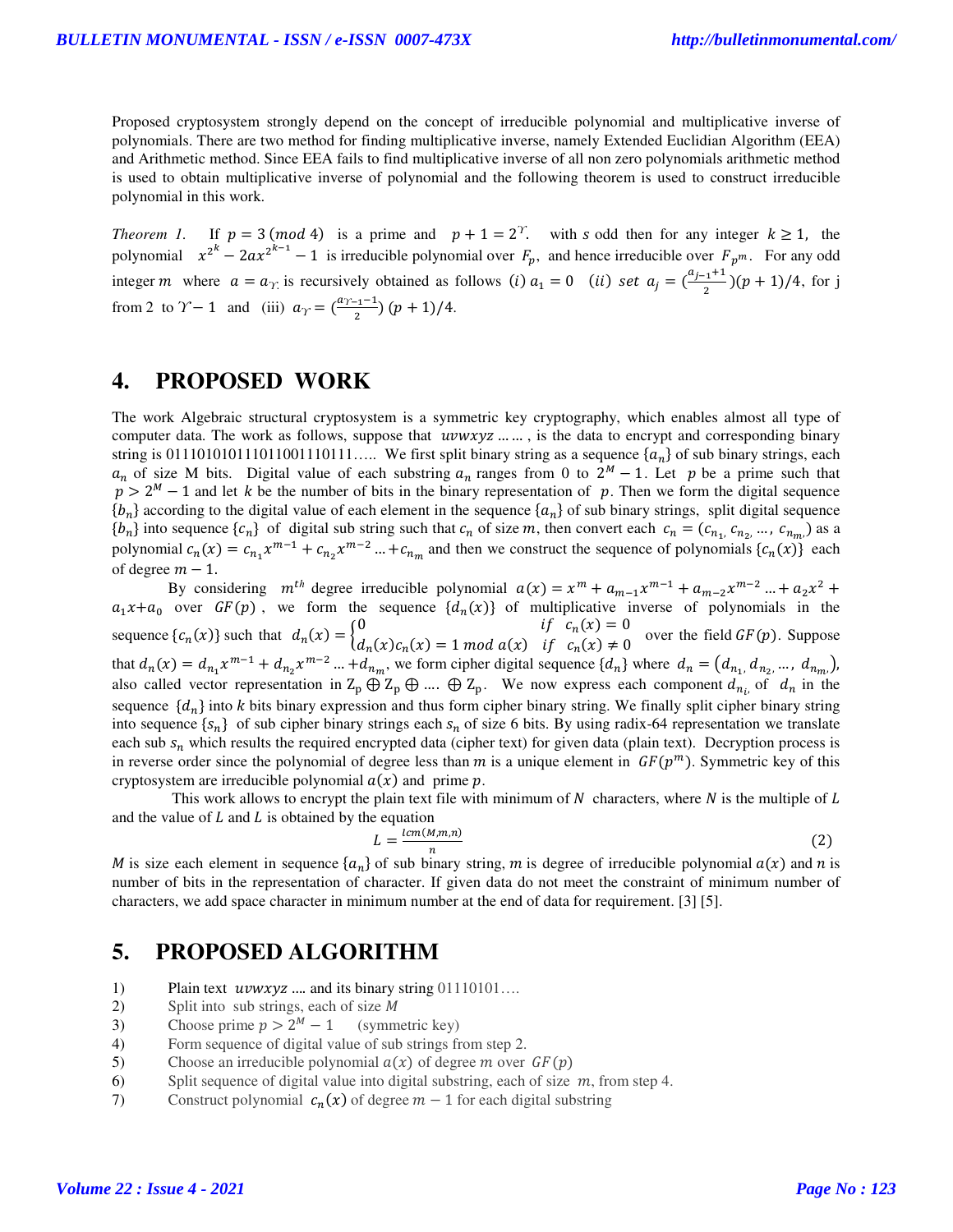- 8) Form sequence of polynomials  $\{c_n(x)\}\}\$
- 9) Construct sequence  $\{d_n(x)\}\}\,$ , the multiplicative inverse of each element in  $\{c_n(x)\}\}\$  under modulo  $a(x)$  over  $GF(p)$  such that

if 
$$
c_n(x) = 0
$$
 then  
\n $d_n(x) = c_n(x)$   
\nelse  
\n $d_n(x) c_n(x) \equiv 1 \mod a(x)$ 

end

- 10) Form sequence of coefficients of polynomials in  $\{d_n(x)\}$ , called cipher digital string
- 11) Express each member of cipher digital sequence as k bits binary representation, results cipher binary string.
- 12) Convert cipher binary string into radix 64 representation
- 13) Cipher text
- 14) Exit.

## **6. EXAMPLE**

We illustrate the proposed cryptosystem by considering plain text SUPER CIPHER, The ASCII code representation of characters of plain text are 83 85 80 69 82 32 67 73 80 72 69 82 and corresponding binary string is 01010011 01010101 01010000 01000101 01010010 00100000 01000011 01001001 01010000 01001000 01000101 01010010. Split binary string into a sequence  $\{a_n\}$  of sub binary strings, each  $a_n$  of size 3  $(= M)$ . That is  $\{(010) (100) (110) (101) (010) (101) (010) (000) (000) (001) (001) (001) (000) (100) (100)$ (000) (010) (000) (110) (100) (100) (101) (010) (000) (010) (010) (000) (100) (010) (101) (010) (010)}. Digital value of each sub binary string ranges from 0 to 7 (=  $2^3 - 1$ ). If we choose prime  $p = 11$ , binary representation of 11 = 1011 therefore the number of bits in binary representation of 11 is  $k = 4$ . Clearly  $p > 7$ and  $p = 3 \pmod{4}$ . By theorem (1) the polynomial  $a(x) = x^4 + 3x^2 - 1 (= x^4 + 3x^2 + 10)$  under modulo 11 is an irreducible polynomial over  $GF(11)$  and  $\deg a(x) = 4 (= m)$ . By equation (2), the value of  $L = \frac{lcm(3,4,8)}{8} = 3$ . Since number of characters in the plain text is 12 which is multiple of  $L = 3$  thus required condition holds.

The sequence \_" of digital value of sub binary string is { 2 4 6 5 2 5 2 0 2 1 2 5 1 0 4 0 2 0 6 4 4 5 2 0 2 2 0 4 2 5 2 2}. We now split digital sequence  $\{b_n\}$  into a sequence  $\{c_n\}$  of digital substrings, each substring of size  $4(= m)$ , that is { (2 4 6 5) (2 5 2 0) (2 1 2 5) (1 0 4 0) (2 0 6 4) (4 5 2 0)<br>(2 2 0 4) (2 5 2 2)}. The sequence  $\{c_n(x)\}\$ is {  $2x^3 + 4x^2 + 6x + 5$ ,  $2x^3 + 5x^2 + 2x + 0$ ,  $2x^3 + 1x^2 +$  $(2\ 2\ 0\ 4)$   $(2\ 5\ 2\ 2)$ . The sequence  $\{c_n(x)\}\$ is  $\{2x^3 + 4x^2 + 6x + 5, 2x^3 + 5x^2 + 2x + 0, 2x^3 + 1x^2 + 4x^2 + 6x + 5\}$  $2x + 5$ ,  $x^3 + 0x^2 + 4x + 0$ ,  $2x^3 + 0x^2 + 6x + 4$ ,  $4x^3 + 5x^2 + 2x + 0$ ,  $2x^3 + 2x^2 + 0x + 4$ ,  $2x^3 + 2x^2 + 6x + 4$  $5x^2 + 2x + 2$ .

Using arithmetic method the sequence  $\{d_n(x)\}$  is multiplicative inverse of the above sequence  $\{c_n(x)\}$  of polynomials under modulo  $a(x) = x^4 + 3x^2 + 10$  over the finite field  $GF(11)$  that is  $\{d_n(x)\} = \{8x^3 + 0x^2 + 10\}$  $5x + 7$ ,  $4x^3 + 6x^2 + 10x + 6$ ,  $10x^3 + 2x^2 + 5x + 8$ ,  $4x^3 + 0x^2 + 8x + 0$ ,  $3x^3 + 4x^2 + 7x + 5$ ,  $6x^3 + 10x^2 + 0x + 9$ ,  $7x^3 + 2x^2 + 1x + 1$ ,  $10x^3 + 1x^2 + 7x + 0$ }. Thus the cipher digital sequence  $\{d_n\}$  is  $0x + 9$ ,  $7x^3 + 2x^2 + 1x + 1$ ,  $10x^3 + 1x^2 + 7x + 0$  ? Thus the cipher digital sequence  $\{d_n\}$  is 8 0 5 7 4 6 10 6 10 2 5 8 4 0 8 0 3 4 7 5 6 10 0 9 7 2 1 1 10 1 7 0 . Expressing each element of cipher digital sequence into  $4(= k)$  bits binary expression, we have  $\{(1000) (0000)$ (0101) (0111) (0100) (0110) (1010) (0110) (1010) (0010) (0101) (1000) (0100) (0000) (1000) (0000) (0011) (0100) (0111) (0101) (0110) (1010) (0000) (1001) (0111) (0010) (0001) (0001) (1010) (0001) (0111) (0000)}. Which results the cipher binary string 100000000101011101000110101001101010001001011000 01000000100000000011010001110101011010100000100101110010000100011010000101110000.

Splitting cipher binary string into sequence  $\{s_n\}$  of binary substrings, each of size 6 bits, that is  $\{(100000)$   $(000101)$   $(001101)$   $(000100)$   $(101001)$   $(011000)$   $(011000)$   $(010000)$   $(000000)$  $(011000)$   $(010000)$   $(001000)$   $(000000)$ (110100) (011101) (010110) (101000) (001001) (011100) (100001) (000110) (100001) (011100) (00*0000*)}. By translating it into a radix-64 representation we have cipher text *gFdGpqJYQIA0dWoJchGhcA==* [3] corresponding to plain text SUPER CIPHER. Decryption of cipher text in reverse order with the symmetric key p and irreducible polynomial  $a(x) = x^4 + 3x^2 + 10$  over the finite field  $GF(11)$ .

# **7. CONCLUSION AND FUTURE WORK**